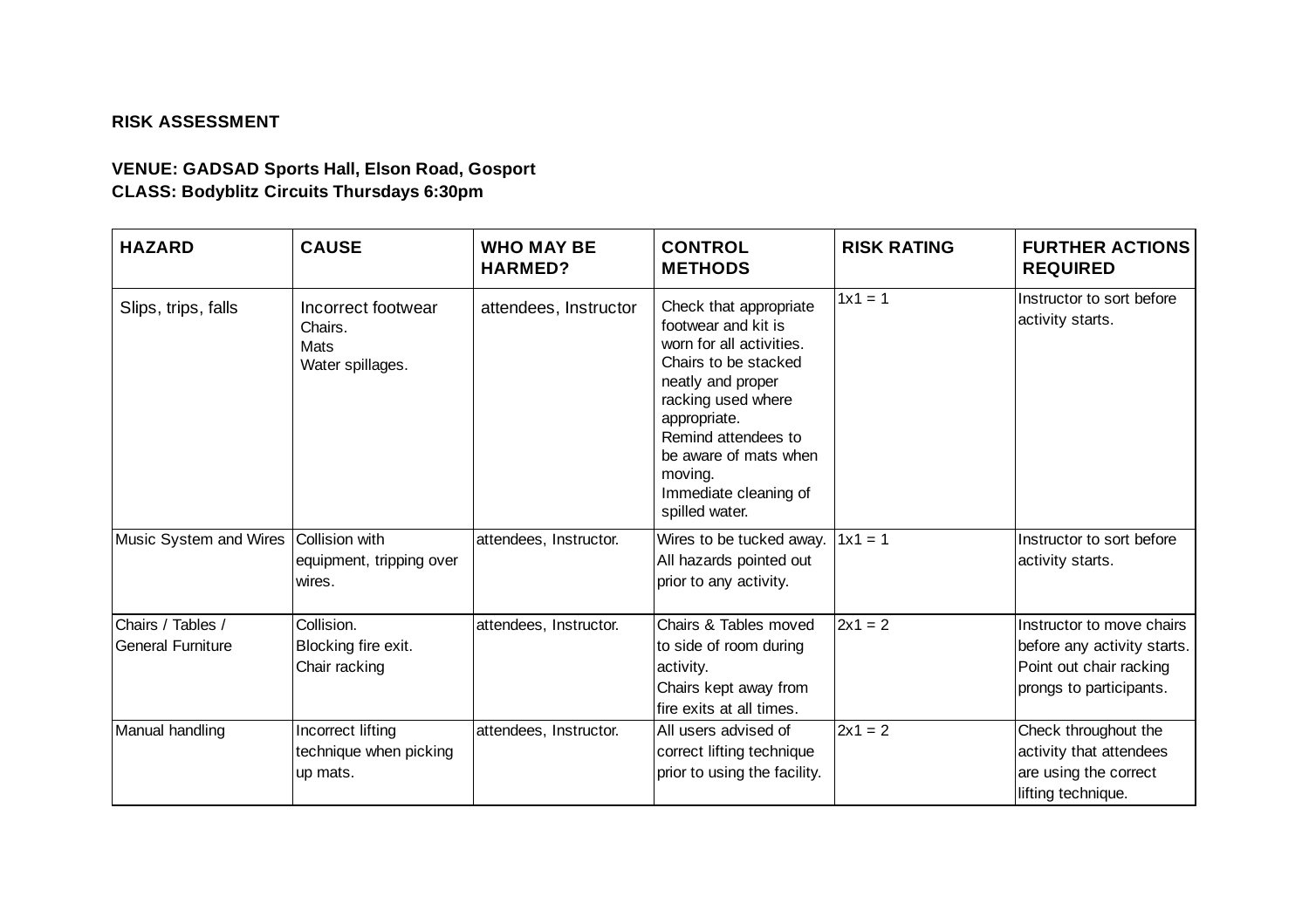| <b>Physical Injuries</b> | Sprains, Strains and     | attendees, Instructor. | Attendees to be warmed    | $2x^2 = 4$ | First Aid box at hand.    |
|--------------------------|--------------------------|------------------------|---------------------------|------------|---------------------------|
|                          | pulls.                   |                        | up before activity starts |            | Warm ups and cool         |
|                          |                          |                        | and cooled down after     |            | downs should be           |
|                          |                          |                        | activity is finished.     |            | pre-planned.              |
|                          |                          |                        | Attendees with injuries   |            |                           |
|                          |                          |                        | or medical complaints     |            |                           |
|                          |                          |                        | should let these be       |            |                           |
|                          |                          |                        | known.                    |            |                           |
| Dehydration              | Large quanties of fluid  | attendees, Instructor. | Instructor to check       | $1x^2 = 2$ | Attendees should be       |
|                          | can be lost during       |                        | advise that water is      |            | encouraged to bring       |
|                          | training.                |                        | brought to the class and  |            | water to each session     |
|                          | Temperature of hall - if |                        | also where more water     |            | and drink it regularly    |
|                          | too hot.                 |                        | is available.             |            | during the session.       |
|                          | There are no windows in  |                        | Take breaks so that       |            | Doors at each end of the  |
|                          | the hall to open.        |                        | attendees can access      |            | hall to be opened if      |
|                          |                          |                        | water.                    |            | necessary.                |
|                          |                          |                        | Instructor to monitor     |            |                           |
|                          |                          |                        | temp in room and act      |            |                           |
|                          |                          |                        | accordingly.              |            |                           |
| Jewellery                | Jewellery being ripped   | Instructor/attendees.  | All jewellery must be     | $2x1 = 2$  | Each attendee to be       |
|                          | from attendees causing   |                        | removed before activity   |            | responsible for           |
|                          | cuts.                    |                        | starts (Instructor can    |            | removing their own        |
|                          |                          |                        | check this).              |            | jewellery.                |
| Clothing and Footwear    | Unsuitable sports        | Instructor/attendees.  | Instructor to ensure all  | $1x^2 = 2$ | Instructor to check all   |
|                          | clothing and footwear.   |                        | attendees are wearing     |            | participants clothing and |
|                          |                          |                        | appropriate clothing and  |            | footwear before any       |
|                          |                          |                        | footwear for physical     |            | activity starts.          |
|                          |                          |                        | activity.                 |            |                           |
| Medical conditions and   | Participants with        | Instructor/attendees.  | Instructor to collect and | $2x2=4$    | Instructor to ensure      |
| lillness                 | medical conditions.      |                        | check all Consent Forms   |            | appropriate               |
|                          |                          |                        | from participants taking  |            | medication/action for     |
|                          |                          |                        | part.                     |            | individual student is     |
|                          |                          |                        | Instructor to highlight   |            | carried out eg. use of    |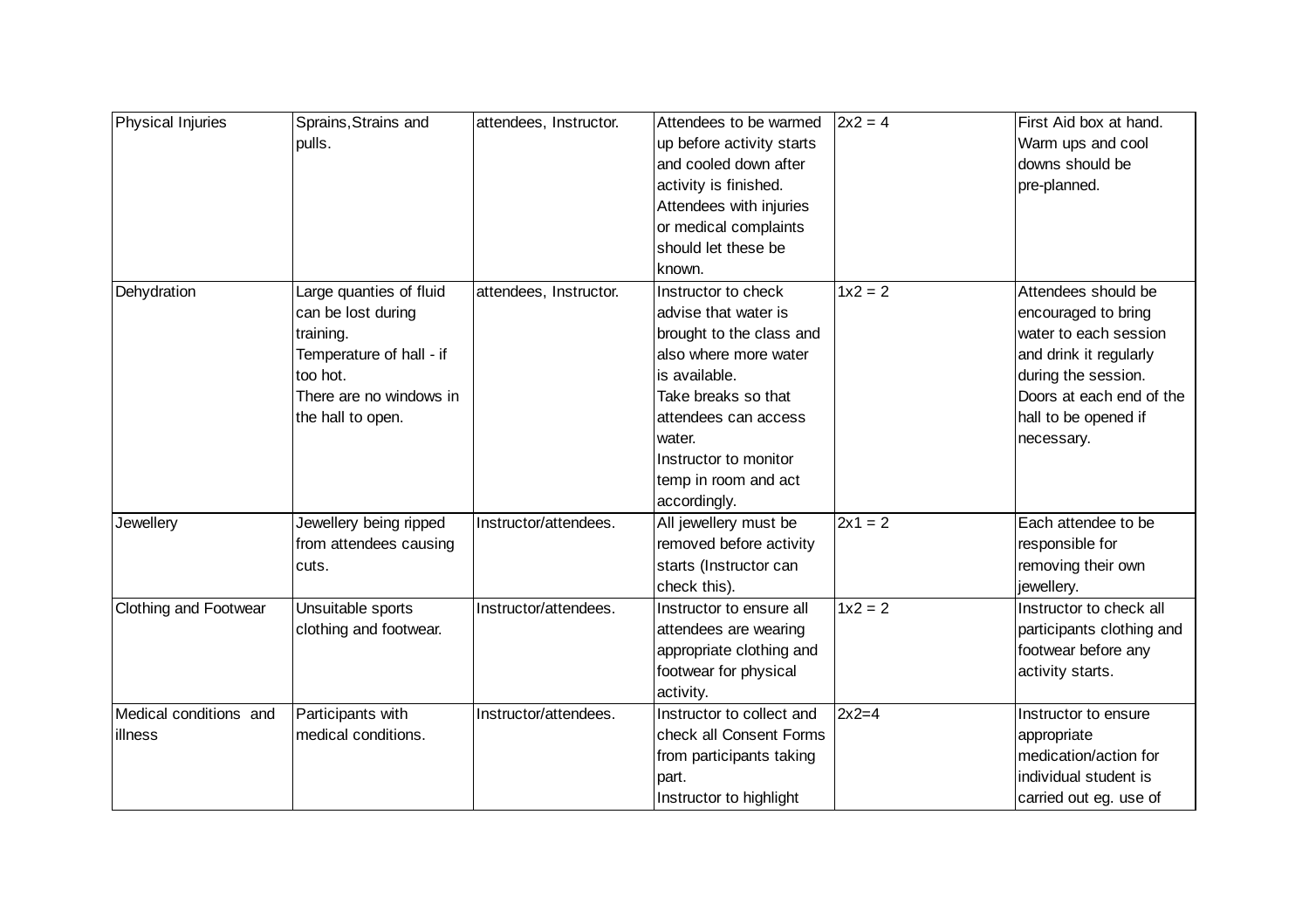|                      |                            |                      | and be aware of any<br>medical needs.<br>Appropriate action<br>needed from Instructor. |         | inhaler for Asthma.<br>No participant to take<br>part in activity if Consent<br>Form is not received and<br>completed. |
|----------------------|----------------------------|----------------------|----------------------------------------------------------------------------------------|---------|------------------------------------------------------------------------------------------------------------------------|
| New participants to  | Beginners starting new     | Instructor/attendees | Instructor to explain the                                                              | $2x2=4$ | Instructor to assess                                                                                                   |
| activity             | activity.                  |                      | activity to participants                                                               |         | individuals capabilities.                                                                                              |
|                      | High risk of injuries due  |                      | including techniques                                                                   |         |                                                                                                                        |
|                      | to physical movement of    |                      | and behaviour                                                                          |         |                                                                                                                        |
|                      | the activity. Injuries due |                      | guidelines.                                                                            |         |                                                                                                                        |
|                      | to incorrect techniques.   |                      | Instructor to make sure                                                                |         |                                                                                                                        |
|                      |                            |                      | that beginners are                                                                     |         |                                                                                                                        |
|                      |                            |                      | introduced to the activity                                                             |         |                                                                                                                        |
|                      |                            |                      | at a suitable level.                                                                   |         |                                                                                                                        |
| Conduct/behaviour of | Inappropriate behaviour    | Attendees.           | Remind attendees of                                                                    | $1x1=1$ |                                                                                                                        |
| participants         | from participants          |                      | correct behaviour when                                                                 |         |                                                                                                                        |
|                      |                            |                      | taking part in activity.                                                               |         |                                                                                                                        |